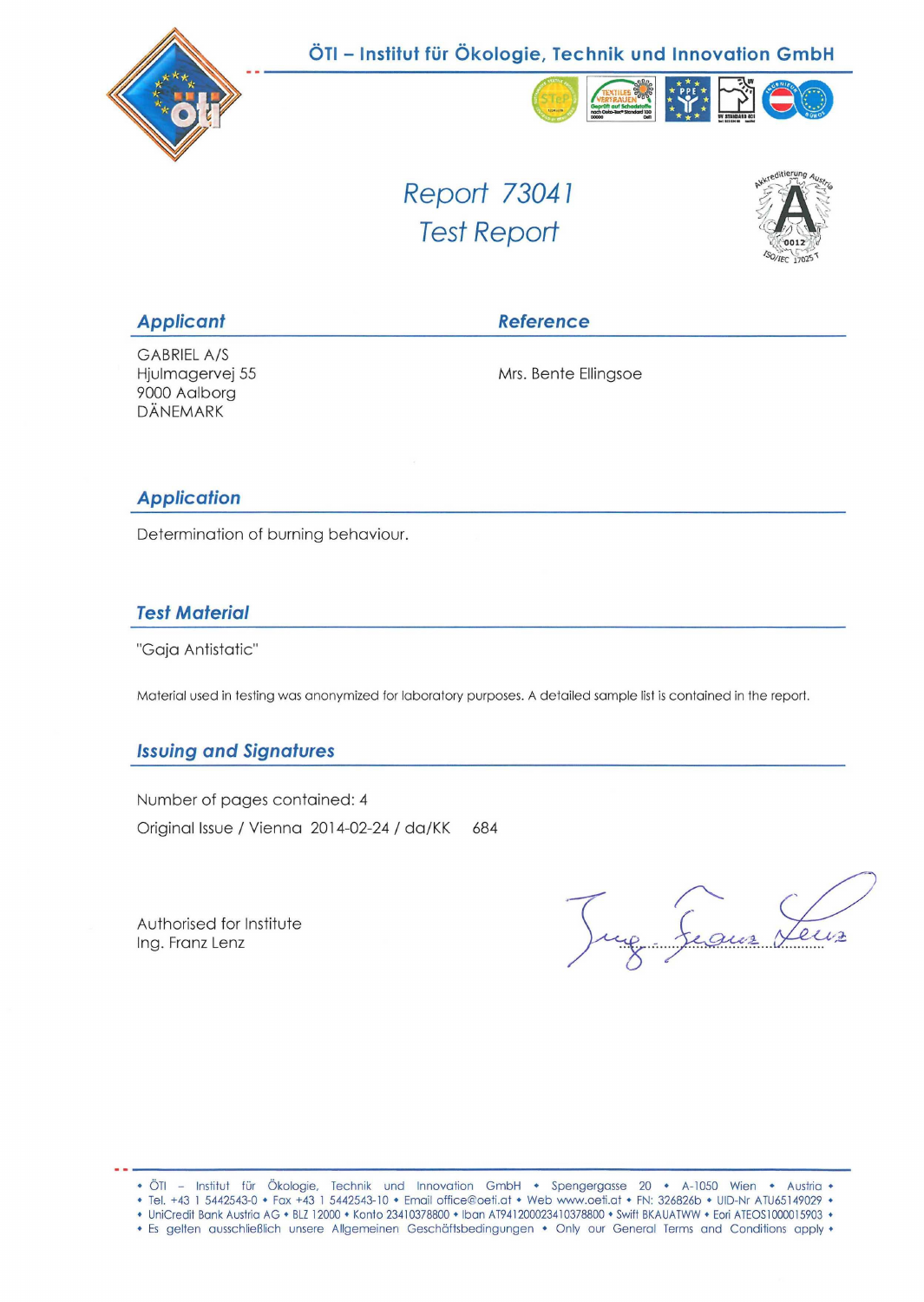

# **Contents**

| 1.2 Samples 2 |  |
|---------------|--|
|               |  |
|               |  |
|               |  |
|               |  |

# **1 Order**

# **1.1 Chronology**

| Date       | Received   | Order                               |
|------------|------------|-------------------------------------|
| 2014-02-03 | 2014-02-06 | Determination of burning behaviour. |

# **1.2 Samples**

|              | <i>No. Received</i> | Sample Identification                                          |
|--------------|---------------------|----------------------------------------------------------------|
| $\mathbf{1}$ |                     | 2014-02-06 <sup>(1)</sup> "Gaja Antistatic / Dark Lavender"    |
|              |                     | (1) Samples provided by the customer. (2) Sample drawn by ÖTI. |

# **2 Findings / Tests performed**

# **2.1 Description of the specimen**

Description of the specimen according to DIN 60 000

### **Test results**

Tested sample: 1

| Type of fibre according to<br>DIN 60 001 part 1 and DIN ISO 2076 | 94 % Wool<br>4 % Polyamide<br>2 % antistatic fibre<br>(declaration by the applicant) |
|------------------------------------------------------------------|--------------------------------------------------------------------------------------|
| Technological description                                        | woven fabric                                                                         |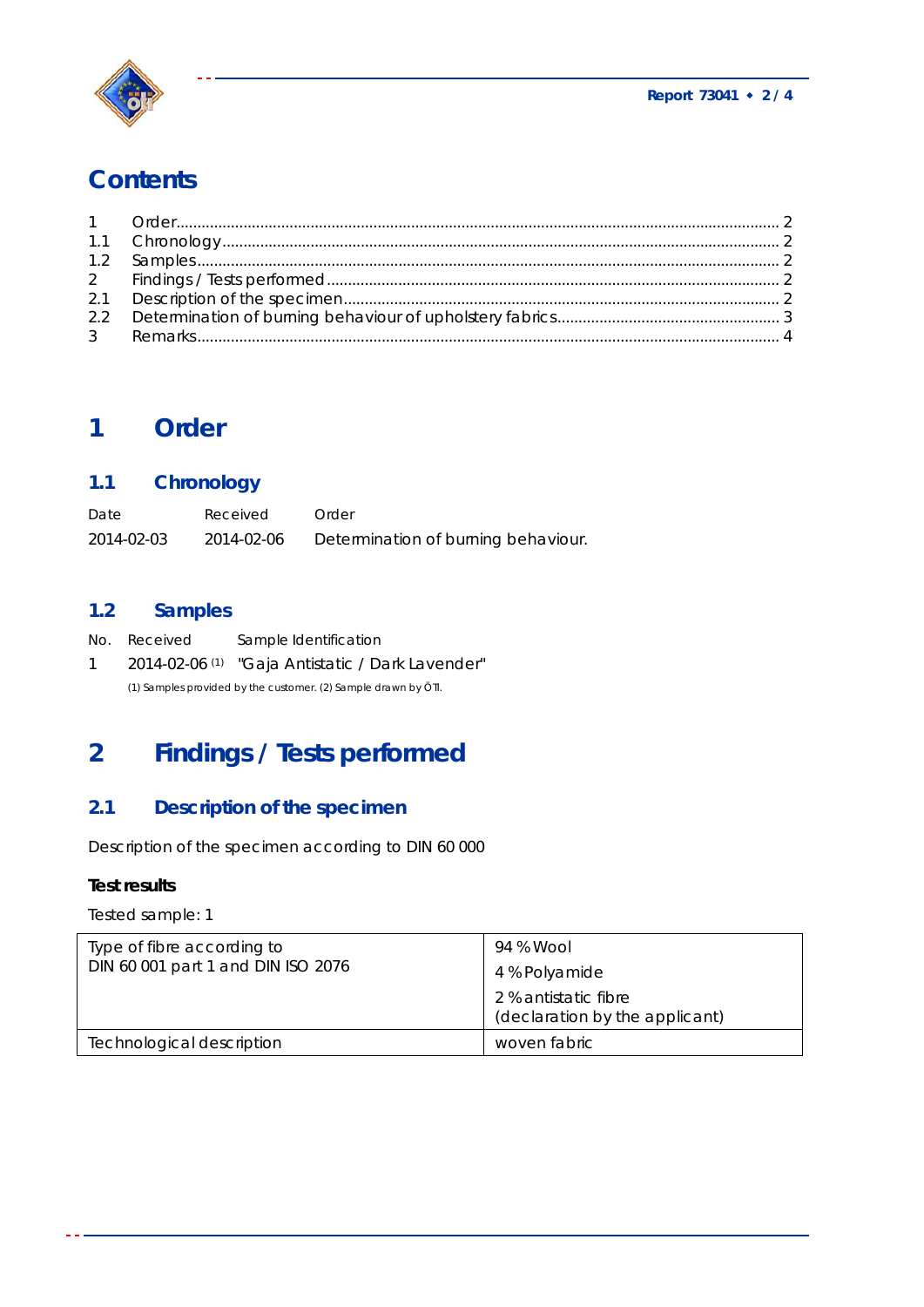

# **2.2 Determination of burning behaviour of upholstery fabrics**

#### **Test conditions**

#### According to ÖNORM B 3825 accr.)

Arrangement of upholstery: Arrangement A: free chosen upholstery

Kind of upholstery: foam: polyurethan foam, properties: Burning behaviour: "schwerbrennbar" according to ÖNORM A 3800-1, Designation: RF 5560, Producer: Eurofoam Number of test specimens: Longitudinal direction 3 / Cross direction 3

#### **Test results**

Tested sample: 1

| Specimen               | Burning-<br>time [s] | After-flame-<br>time [s] | After-glow-<br>time [s] | Flame spread<br>rate [mm/s] | self-extinguishing before<br>reaching the mark |  |  |  |
|------------------------|----------------------|--------------------------|-------------------------|-----------------------------|------------------------------------------------|--|--|--|
| Longitudinal direction |                      |                          |                         |                             |                                                |  |  |  |
|                        | no                   |                          | 0                       | $- -$                       | yes                                            |  |  |  |
| $\mathcal{P}$          | no                   |                          | O                       |                             | yes                                            |  |  |  |
| 3                      | no                   | 2                        | 0                       | $- -$                       | yes                                            |  |  |  |
| Cross direction        |                      |                          |                         |                             |                                                |  |  |  |
|                        | no                   |                          |                         |                             | yes                                            |  |  |  |
| 2                      | no                   |                          | $\Omega$                | $- -$                       | yes                                            |  |  |  |
| 3                      | no                   |                          | O                       | $- -$                       | yes                                            |  |  |  |
|                        |                      |                          |                         |                             |                                                |  |  |  |

Secondary effects of burning:

melting of the specimen within the inflammation-area behaviour of the covering fabric: self-extinguished behaviour of the upholstery: self-extinguished

#### **Opinion**

### According to ÖNORM B 3825 the tested specimen can be classified as **"schwerbrennbar gemäß ÖNORM B 3825"**

#### **Comments:**

This test is a compound test at which the furniture fabric will always be tested combined with upholstery. Classification, therefore, relates only to the described arrangement of specimens and foam used.